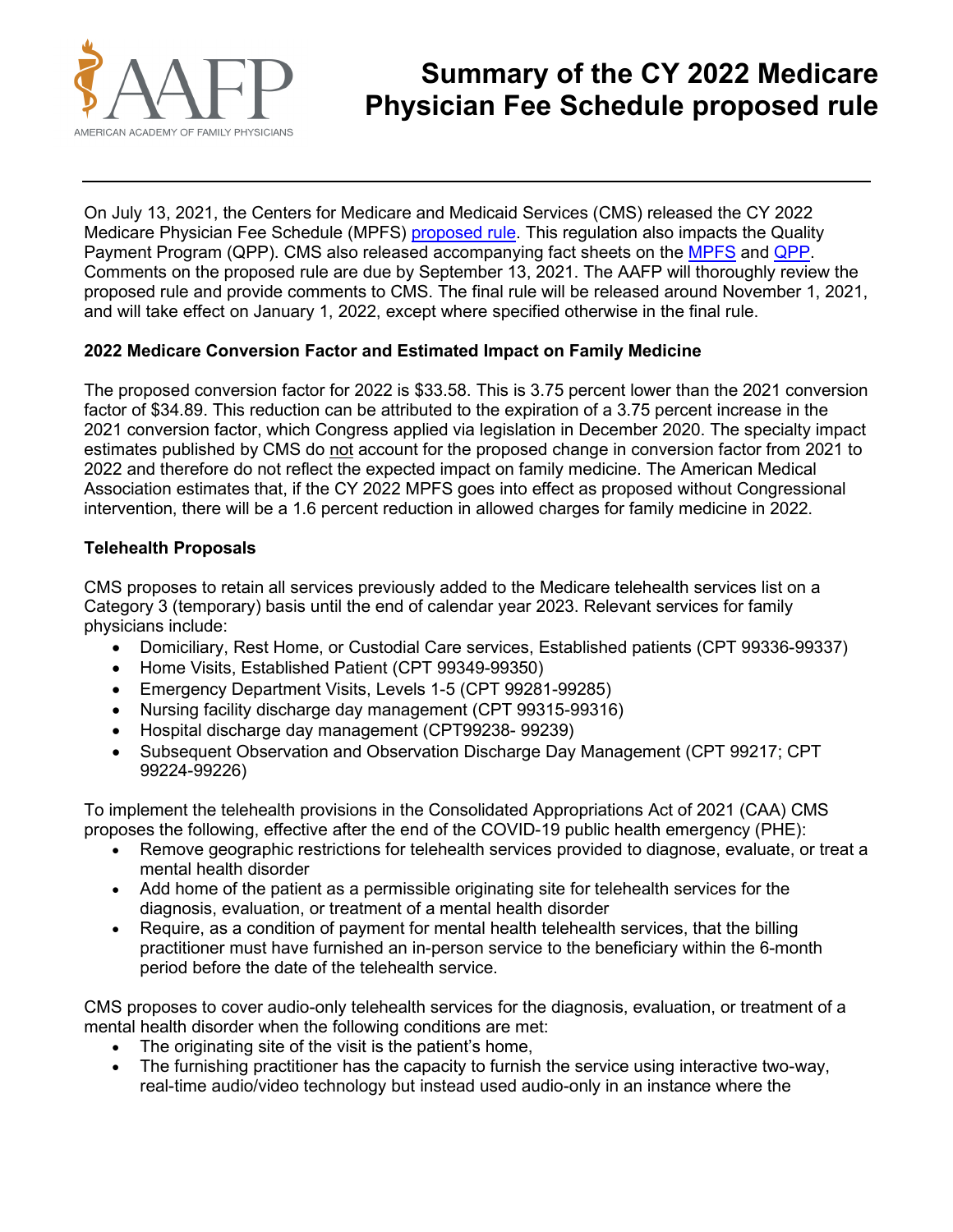beneficiary is unable to use, does not wish to use, or does not have access to two-way audio/video technology, and

• An in-person service must be furnished within 6 months of the audio-only service.

CMS proposes to permanently adopt coding and payment for HCPCS code G2252 (*Brief communication technology-based service, e.g., virtual check-in, by a physician or other qualified health care professional who can report evaluation and management services, provided to an established patient, not originating from a related E/M service provided within the previous 7 days nor leading to an E/M service or procedure within the next 24 hours or soonest available appointment; 11–20 minutes of medical discussion*) beginning in CY 2022.

# **Valuation of Specific Codes**

CMS proposes valuation of multiple CPT and HCPCS codes that are new or revised for 2022. Of most interest to family physicians will be CMS's proposals related to the codes for chronic care management (CCM) and principal care management (PCM). CMS proposes to accept the work relative value units (RVUs) and direct practice expense inputs recommended by the Relative Value Scale Update Committee for all these codes. If finalized, this will mean an increase in the work RVUs for each of the existing CCM codes and one of the two PCM codes, which will be converting from HCPCS codes to CPT codes.

# **Evaluation and Management (E/M) Visits**

CMS proposes policy changes in three areas. One relates to split (or shared) visits by a physician and a non-physician provider (NPP) who are in the same group. CMS proposes:

- To define a split (or shared) visit as an E/M visit in the facility setting (i.e., an institutional setting in which payment for services and supplies furnished incident to a physician or practitioner's professional services is prohibited by regulation) that is performed in part by both a physician and an NPP who are in the same group
- That the E/M visit could be billed by either the physician or the NPP if it were furnished independently by only one of them in the facility setting
- To allow split (or shared) visits to be reported for both new and established patients (as well as initial and subsequent visits) and for critical care and certain Skilled Nursing Facility/Nursing Facility E/M visits (i.e., those not required to be performed in their entirety by a physician)
- To allow only the physician or NPP who performs the substantive portion of the split (or shared) visit to bill for the visit. "Substantive portion" would be defined as more than half of the total time spent by the physician and NPP performing the visit
- That the distinct time of service spent by each physician or NPP furnishing a split (or shared) visit would be summed to determine total time and who provided the substantive portion (and therefore bills for the visit), consistent with the CPT E/M Guidelines
- The same listing of activities in the CPT E/M Guidelines will define what can count toward total time for purposes of determining the substantive portion for visits that are not critical care services
- To allow a practitioner to bill for a prolonged E/M visit as a split (or shared) visit.
- That documentation in the medical record must identify the two individual practitioners who performed the visit and that the individual who performed the substantive portion (and therefore bills the visit) would be required to sign and date the medical record
- To create a modifier to describe split (or shared) visits and to require the modifier be appended to claims for split (or shared) visits, whether the physician or NPP bills for the visit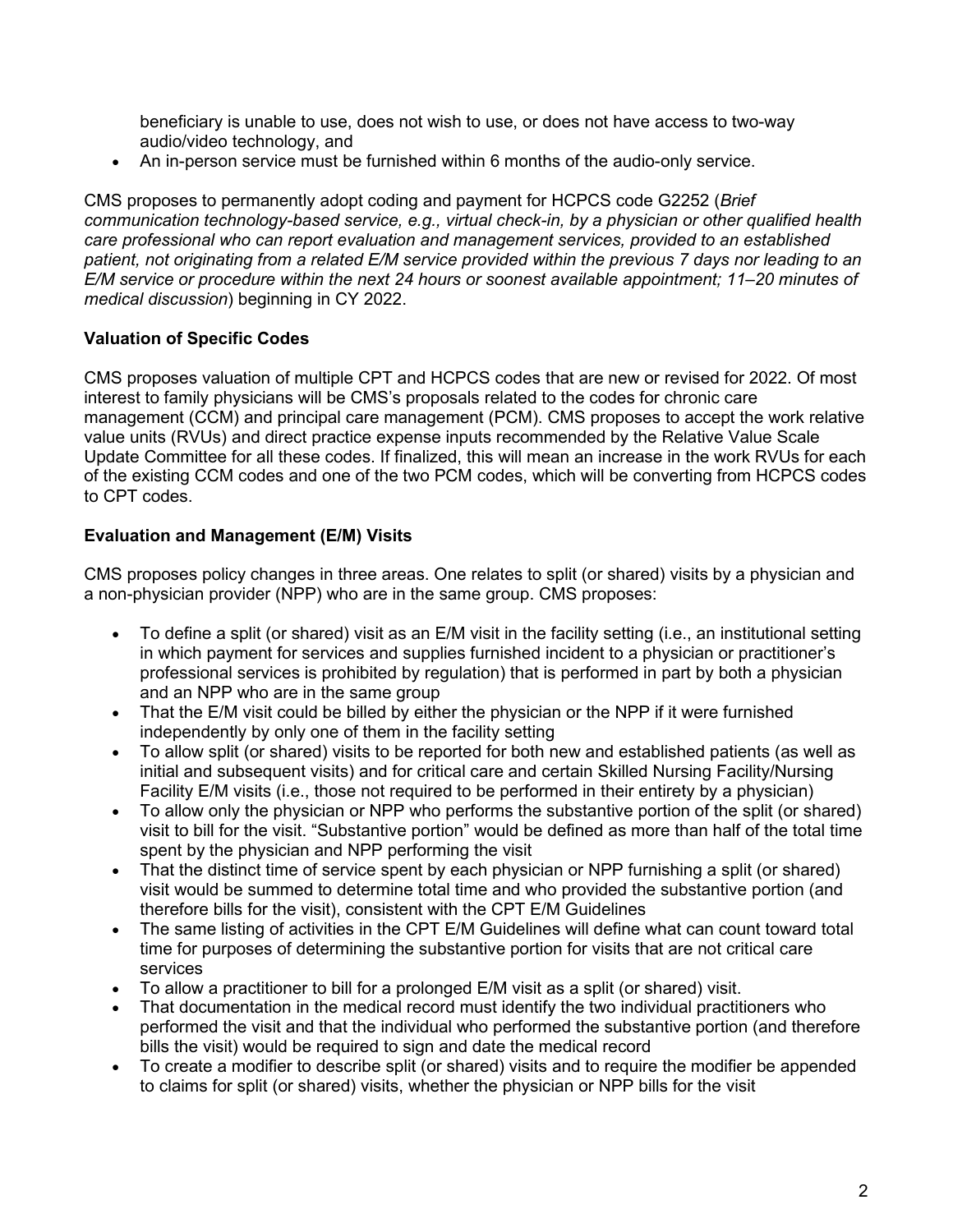Another area concerns payment for teaching physicians' services. In this section, CMS proposes that:

- When total time is used to determine the office/outpatient E/M visit level, only the time that the teaching physician was present can be included
- Under the primary care exception, only MDM can be used to select office/outpatient E/M visit level

# **Rural Health Clinics (RHCs) and Federally Qualified Health Centers (FQHCs)**

CMS proposes to allow RHCs and FQHCs to bill for Transitional Care Management and other care management services furnished for the same beneficiary during the same service period, provided all requirements for each billing code are met.

CMS proposes to permanently allow FQHCs and RHCs to provide audio-video and audio-only telehealth services for the purposes of diagnosis, evaluation, or treatment of a mental health disorder. The proposed conditions for payment are similar to those listed in the Telehealth Proposals section above.

# **Vaccine Administration Services**

Following persistent advocacy from the AAFP, CMS acknowledges that Medicare payments for vaccine administration services have become increasingly insufficient in recent years. The agency seeks detailed comments on the cost of vaccine supplies and administration and indicates it may use this information to create a new, more sustainable payment methodology for vaccine administration services under the MPFS.

### **Appropriate Use Criteria (AUC) for Advanced Diagnostic Imaging**

Consistent with the Academy's recommendation, CMS proposes to delay full implementation of the AUC program until the later of January 1, 2023, or January 1 of the year after the year in which the PHE for COVID-19 ends.

#### **Pulmonary Rehabilitation, Cardiac Rehabilitation, and Intensive Cardiac Rehabilitation**

CMS proposes several changes to clarify the role of physicians in pulmonary rehabilitation, cardiac rehabilitation, and intensive cardiac rehabilitation, all with the goal of improving access to and utilization of these services.

#### **Medicare Shared Savings Program (MSSP)**

CMS is extending the CMS Web Interface reporting option for an additional two years. For the 2022 performance year, CMS is proposing to allow MSSP accountable care organizations (ACOs) to report the 10 CMS Web Interface measures or report the three Alternative Payment Model Performance Pathway (APP) electronic clinical quality measure (eCQM)/Merit-based Incentive Payment System (MIPS) CQMs. For the 2023 performance year, ACOs would be required to report either the 10 CMS Web Interface measures and at least one APP eCQM/MIPS CQM or report the three APP eCQM/MIPS CQMs. Beginning with the 2024 performance period and subsequent years, ACOs will be required to report the three APP eCQM/MIPS CQMs.

CMS is proposing to freeze the quality performance standard at the  $30<sup>th</sup>$  percentile of MIPS Quality Performance Category scores for an additional year. CMS proposes to raise the quality performance standard in conjunction with the transition to reporting the three eCQM/MIPS CQMs by all ACOs in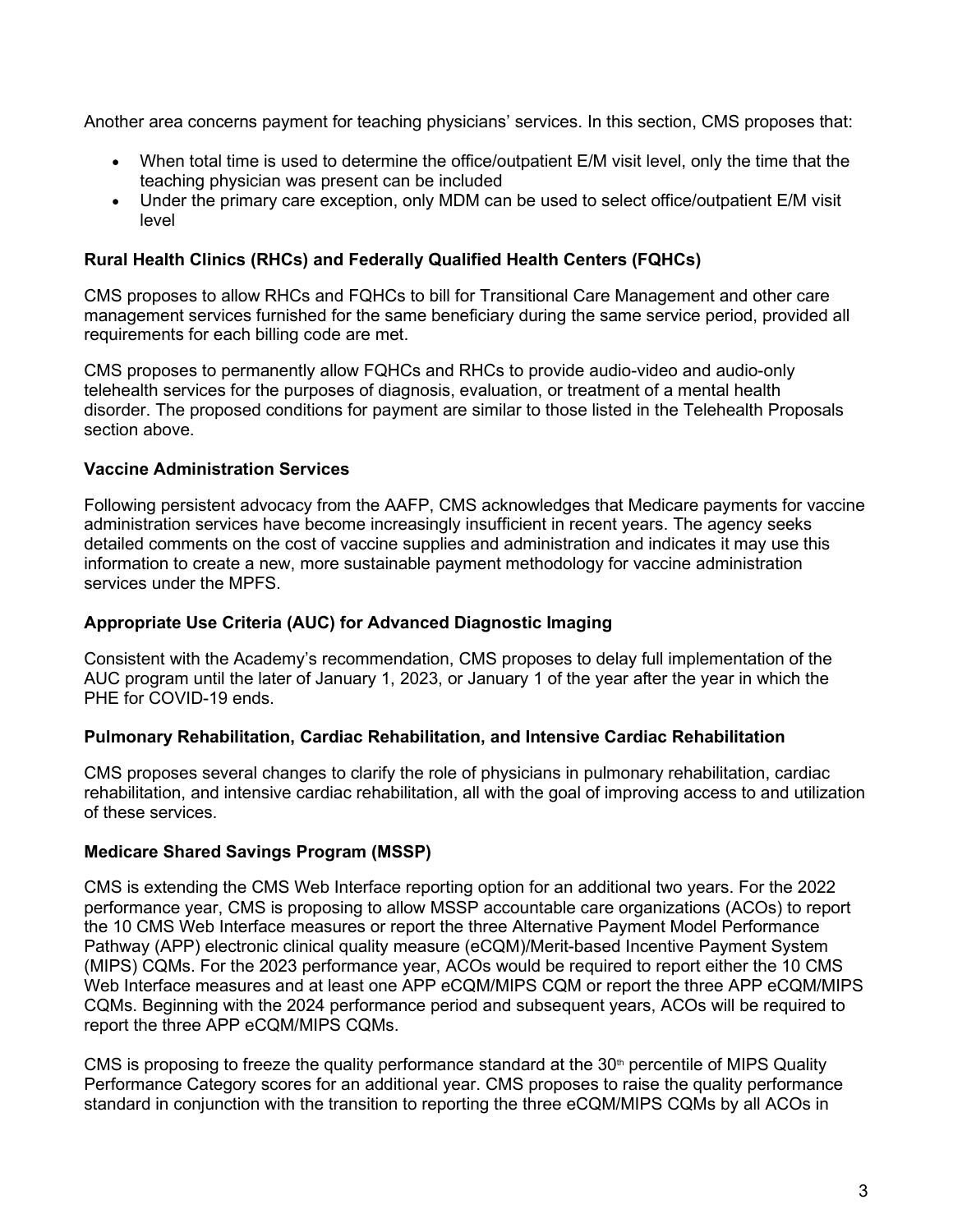performance year 2024. CMS plans to increase the quality performance standard to the  $40<sup>th</sup>$  percentile beginning with the 2024 performance year.

CMS proposes to add several codes to the list of primary care services, which is used to assign patients to the ACO. CMS also proposes to continue including CPT codes 99441-99445 in the list of primary care services until they are no longer payable under the MPFS.

CMS is proposing to lower the repayment mechanism amounts and to modify the methodology used for the annual repayment amount recalculation to use more recent data.

#### **Medicare Coverage for Opioid Use Disorder (OUD) Treatment Services Furnished by Opioid Treatment Programs (OTPs)**

CMS is proposing to permanently allow physicians to provide OUD therapy and counseling services using audio-only technology, when/if two-way video is not available to the beneficiary. CMS is also proposing that, during and after the PHE, OTPs will be required to indicate in a patient's medical record when and why a visit for substance use counseling or therapy was audio-only.

#### **Requirement for Electronic Prescribing for Controlled Substances (EPCS) for a Covered Part D Drug under a Prescription Drug Plan or an MA-PD Plan**

CMS proposes to delay the compliance date for EPCS to January 1, 2023, due to concerns brought forward by prescribers. CMS also proposes to delay the compliance deadline for prescriptions written for beneficiaries in long-term care facilities to January 1, 2025.

# **Quality Payment Program (QPP)**

CMS is proposing several changes to the traditional MIPS track of the QPP.

#### *Quality category*:

CMS is proposing to maintain the data completeness criteria threshold of 70 percent for the 2022 performance period and increase the data completeness criteria threshold to 80 percent for the 2023 performance period. CMS is seeking comment on a COVID-19 Vaccination by Clinicians measure.

#### *Cost category:*

CMS is proposing to add five new episode-based cost measures, including two chronic condition episodes (melanoma resection, colon and rectal resection, sepsis, asthma/chronic obstructive pulmonary disease, and diabetes).

#### *Promoting Interoperability (PI) Category:*

CMS proposes to maintain as optional the Query of Prescription Drug Monitoring Program measure and require reporting the Immunization Registry Reporting and Electronic Case Reporting measures. CMS also proposes to add a new Safety Assurance Factors for EHR Resilience Guides measure that would require an eligible clinician (EC) to attest to conducting an annual self-assessment using the High Priority Practice Guide.

Beginning with the 2022 performance period, CMS is proposing to no longer require a hardship exception application for clinicians and small practices seeking reweighting of the PI category. For small practices (15 or fewer ECs), CMS would automatically assign a weight of zero to the category and redistribute its weight to other performance categories.